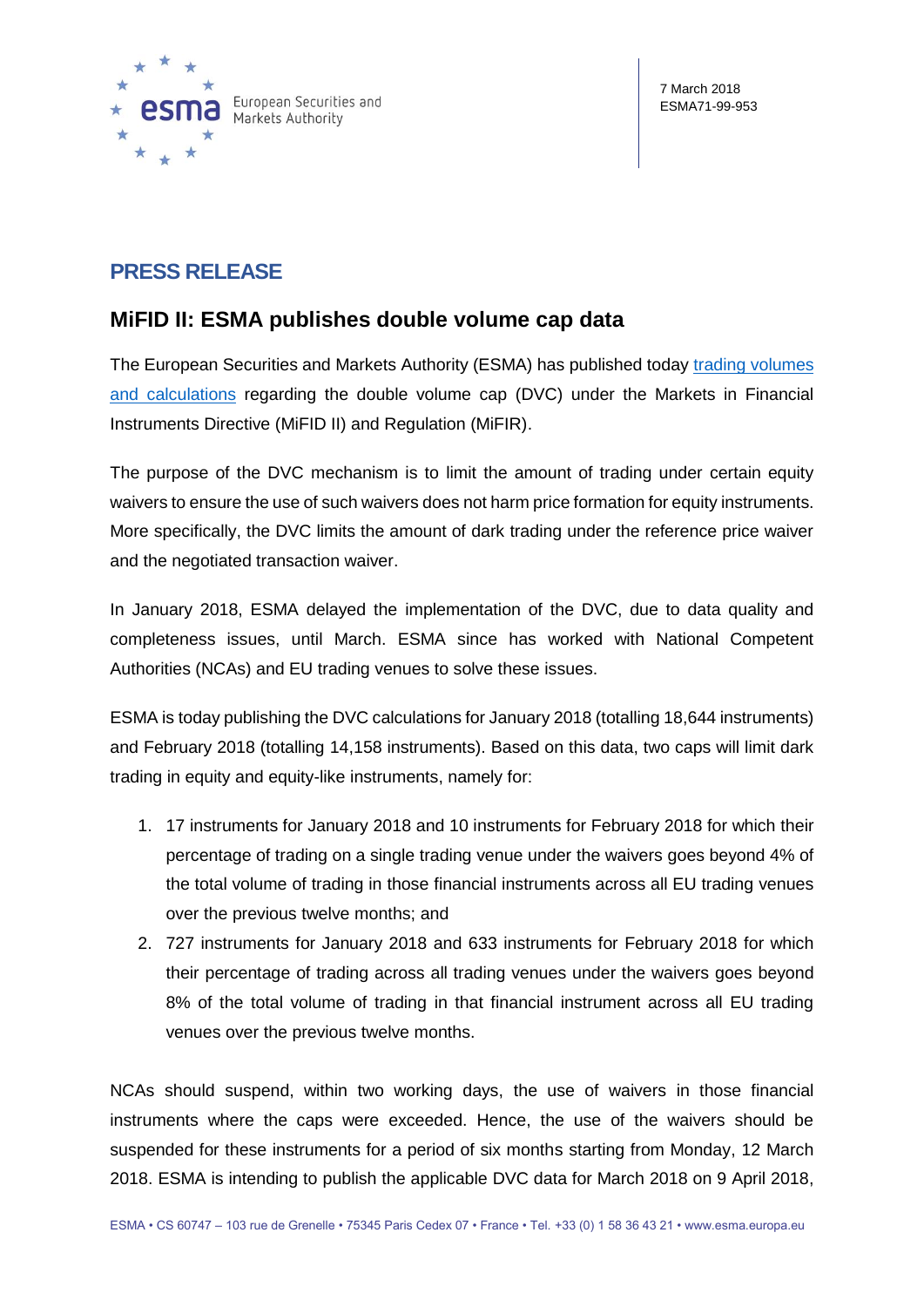

including any data received after the cut-off date for data submissions of 1 March 2018.

## **Background on the DVC**

Trading venues listing an equity or equity-like instrument are required to provide data on their trading activity on a rolling 12-month look-back period. Therefore, the publication related to January 2018 includes trading data from January to December 2017 and the publication for February 2018 includes trading data from February 2017 to January 2018.

Despite substantial progress made since January through the combined efforts of trading venues, NCAs and ESMA, the data received for many instruments is still not 100% complete. In that context it should be mentioned that ESMA needs to rely on data submissions of more than 150 reporting entities for some 26,000 instruments.

However, ESMA considers it of the utmost importance that the DVC mechanism now takes effect, as foreseen in MiFIR, and so has taken a modified approach to publication.

For illiquid shares and equity-like instruments, ESMA only publishes DVC information if the data is 100% complete.

### **Liquid shares**

For liquid shares, ESMA took into consideration the specific importance of the DVC mechanism for this group of instruments and bearing in mind that without an adequate coverage for liquid shares any DVC publication would be of limited relevance. ESMA has applied a number of conditions to assess liquid share data as sufficiently complete, which are explained in detail in the accompanying [publication.](https://www.esma.europa.eu/double-volume-cap-mechanism) When passing these conditions, ESMA considers that the data is sufficiently complete to be published and that suspensions are only triggered if there is an actual breach of one of the caps. On this basis, the DVC results published today achieve a coverage of liquid shares of 85% for January 2018 and of 83% for February 2018 respectively.

The DVC regime applies on a per ISIN basis, which means that the use of the waivers will be suspended for the affected ISINs only, and trading venues can continue trading under the waivers for other instruments.